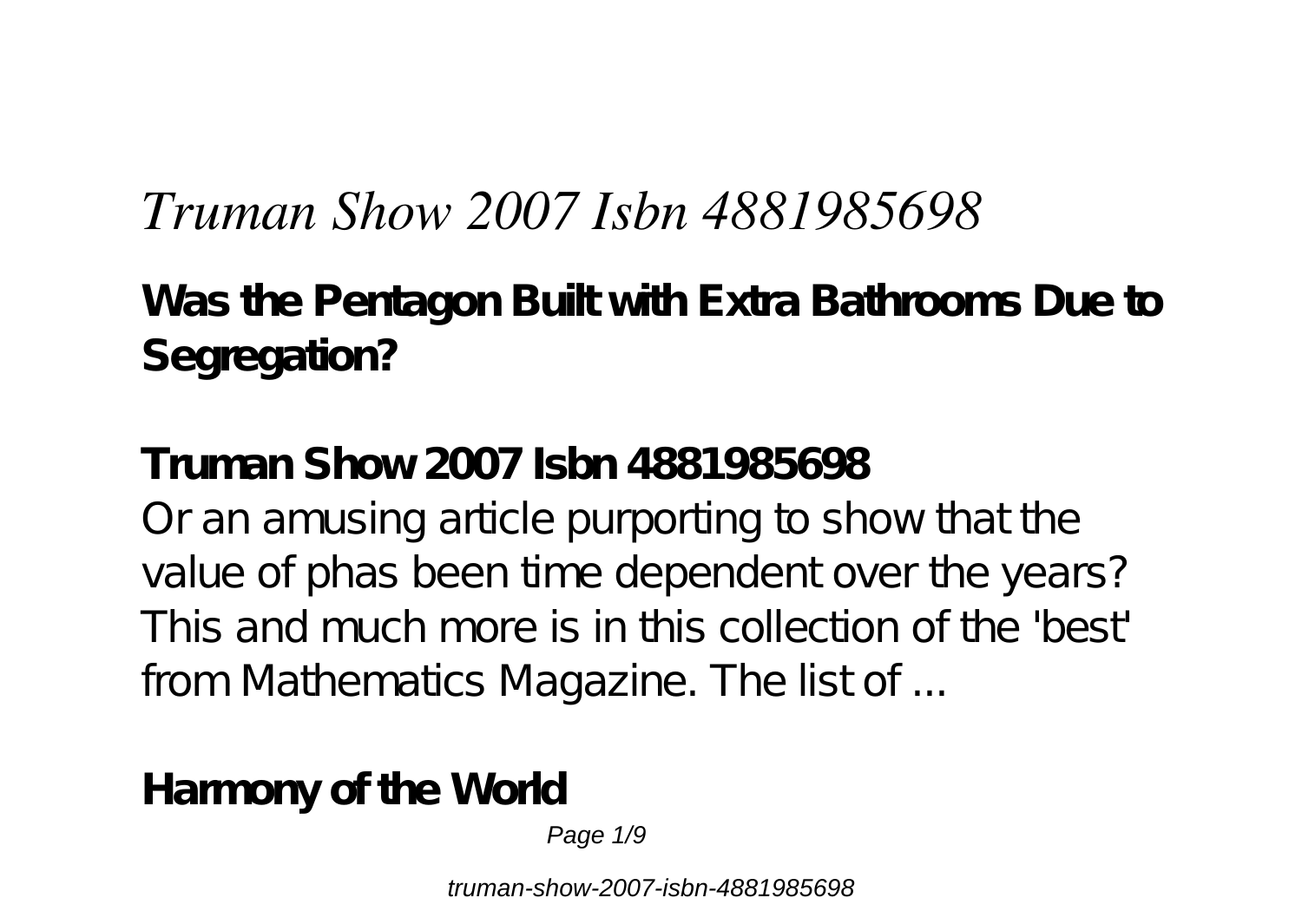Can Everyone Who's Fully Vaccinated Against COVID-19 Go Anywhere Maskless Now? Do Videos Show Magnets Sticking to People's Arms After COVID-19 Vaccine? A handful of viral clips attempted to ...

**Was the Pentagon Built with Extra Bathrooms Due to Segregation?**

But we are also aware of the costs of the present strategy. We cannot accept these costs unless the strategy begins to show signs of progress," says the Task Force. While the Task Force offers a ... Page 2/9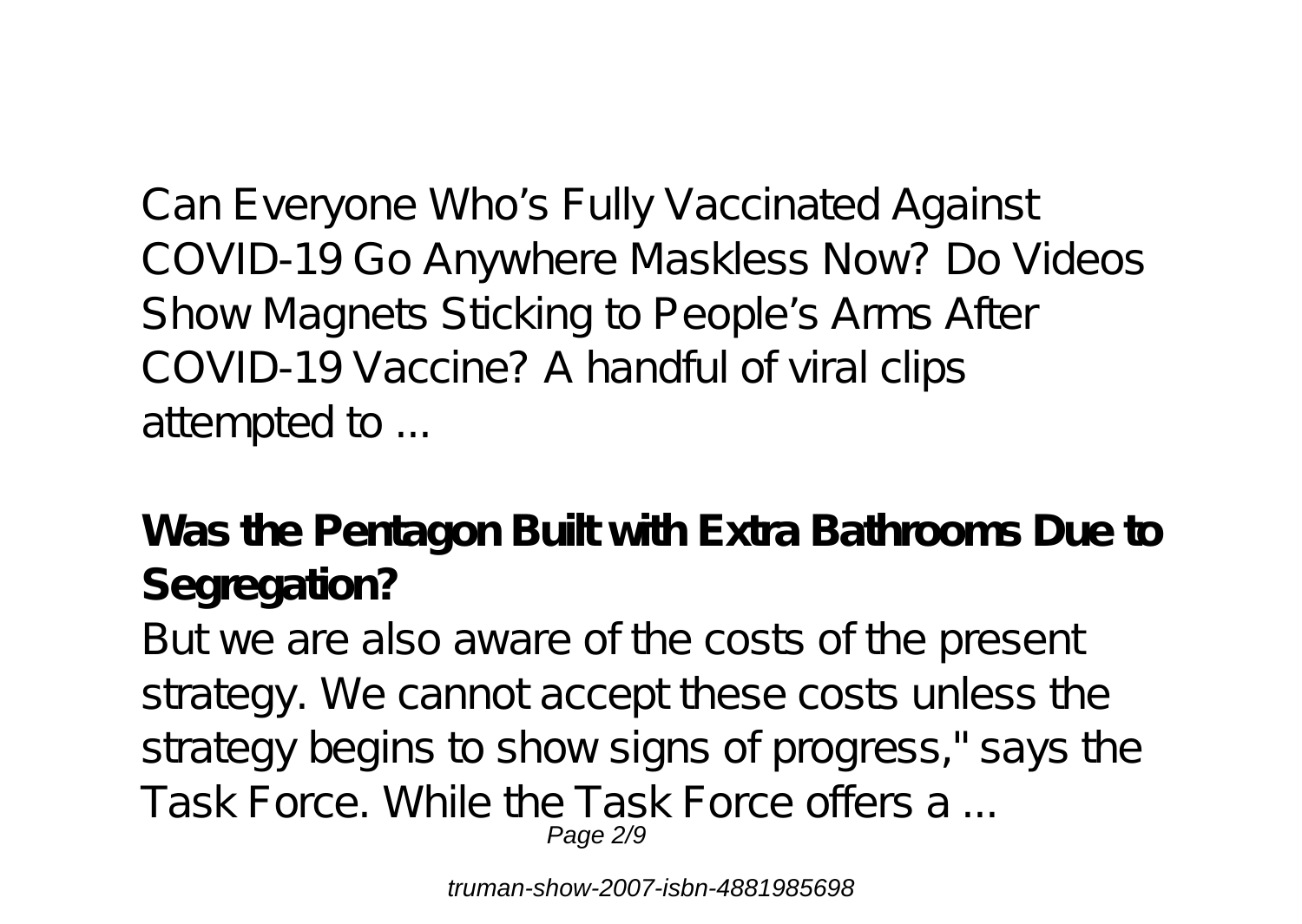**U.S. Strategy for Pakistan and Afghanistan** I'm still waiting to hear some outrage from Howard Dean, Nancy Pelosi, the DLC, the DNC, the DCCC, or any other national or state Democratic Party leadership about this little faux pas. Matt Faux  $#4$ , ...

**Now Associated Press Labels Foley as a Democrat!** More shortly concerning my reporting on the questionable Busby/Bilbray elections results in the U.S. House special election to fill "Duke" Cunningham's CA 50th congressional seat. In the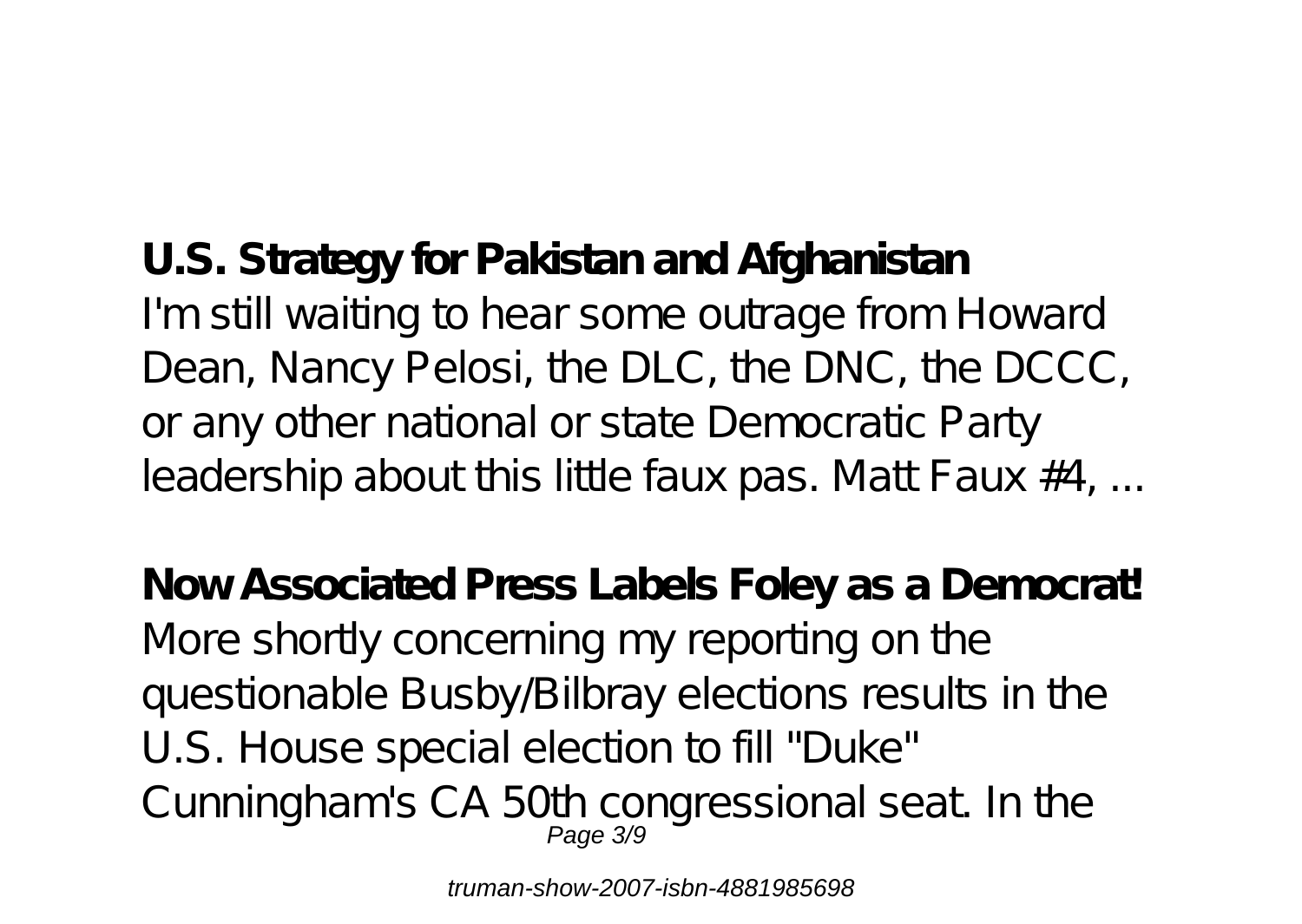meantime, ...

**More shortly concerning my reporting on the questionable Busby/Bilbray elections results in the U.S. House special election to fill "Duke" Cunningham's CA 50th congressional seat. In the meantime, ... I'm still waiting to hear some outrage from Howard Dean, Nancy Pelosi, the DLC, the DNC, the DCCC, or any other national or state Democratic Party leadership about this little faux pas. Matt Faux #4, ...**

Page  $4/9$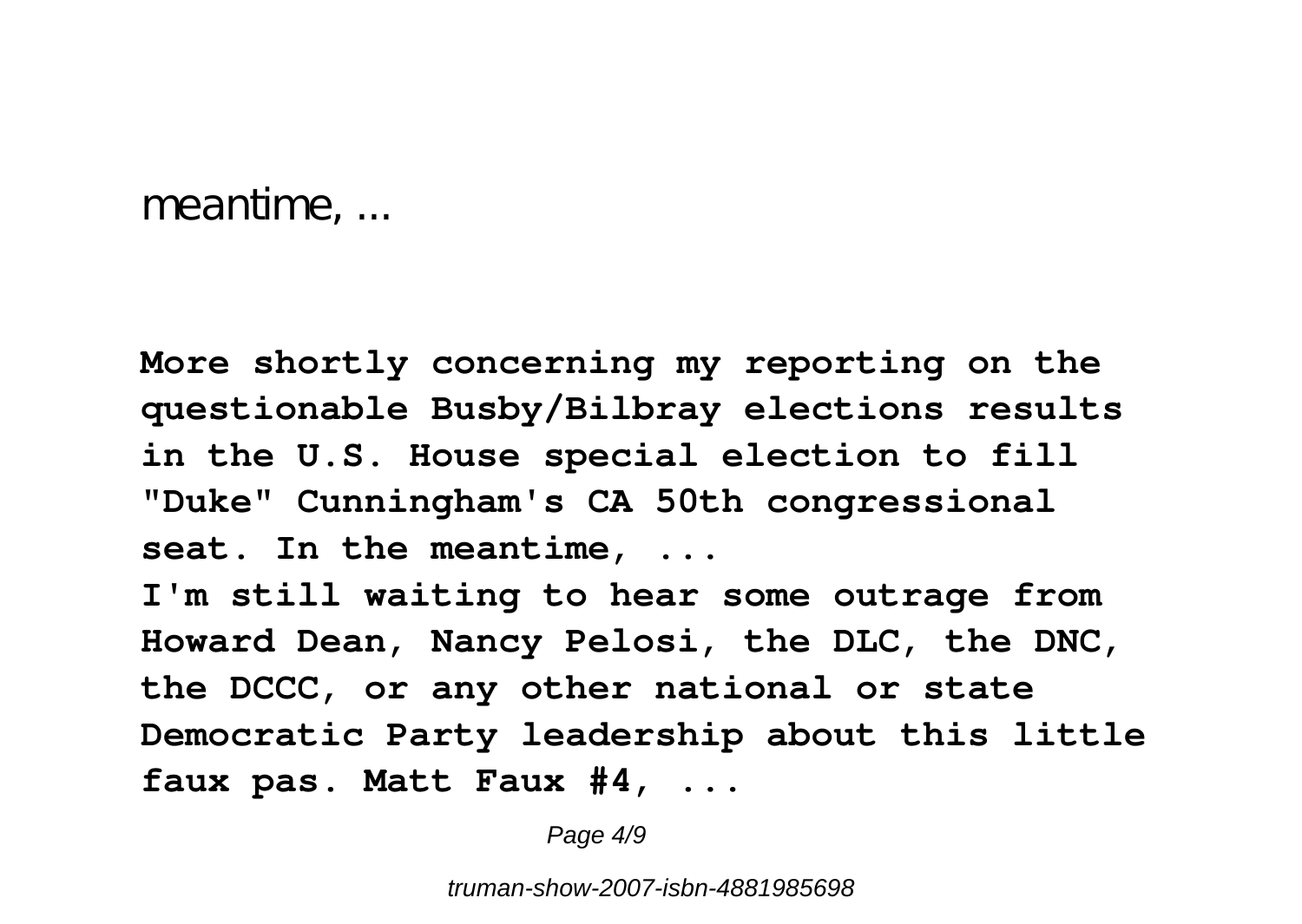# **Now Associated Press Labels Foley as a Democrat! Truman Show 2007 Isbn 4881985698**

Or an amusing article purporting to show that the value of phas been time dependent over the years? This and much more is in this collection of the 'best' from Mathematics Magazine. The list of ...

### **Harmony of the World**

Can Everyone Who's Fully Vaccinated Against COVID-19 Go Anywhere Maskless Now? Do Videos Show Magnets Sticking to People's Arms After COVID-19 Vaccine? A handful of viral clips attempted to ...

Page 5/9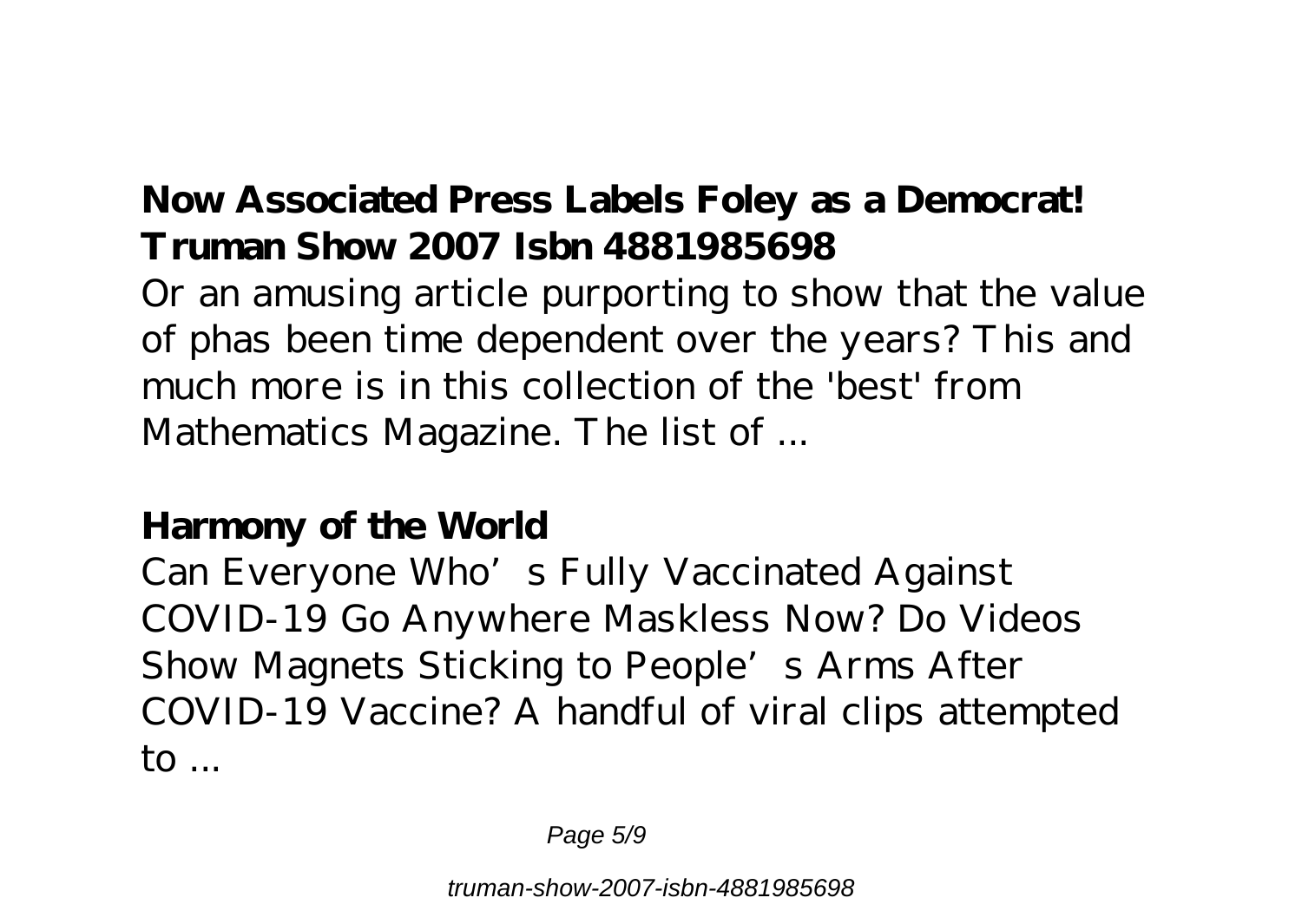# **Was the Pentagon Built with Extra Bathrooms Due to Segregation?**

But we are also aware of the costs of the present strategy. We cannot accept these costs unless the strategy begins to show signs of progress," says the Task Force. While the Task Force offers a ...

### **U.S. Strategy for Pakistan and Afghanistan**

I'm still waiting to hear some outrage from Howard Dean, Nancy Pelosi, the DLC, the DNC, the DCCC, or any other national or state Democratic Party leadership about this little faux pas. Matt Faux  $#4$ , ...

#### **Now Associated Press Labels Foley as a Democrat!** Page 6/9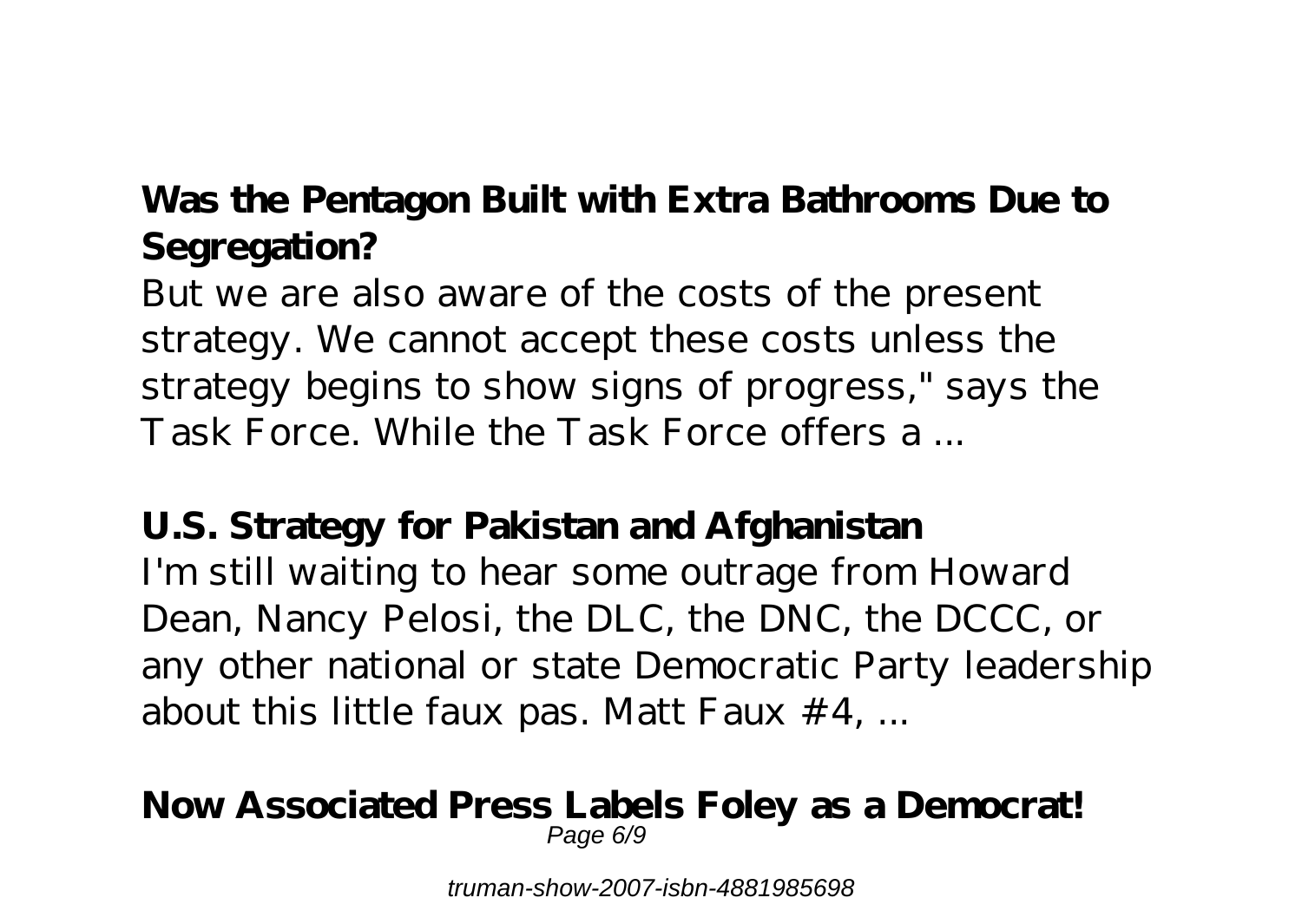More shortly concerning my reporting on the questionable Busby/Bilbray elections results in the U.S. House special election to fill "Duke" Cunningham's CA 50th congressional seat. In the meantime, ...

*Can Everyone Who's Fully Vaccinated Against COVID-19 Go Anywhere Maskless Now? Do Videos Show Magnets Sticking to People's Arms After COVID-19 Vaccine? A handful of viral clips attempted to ...*

*U.S. Strategy for Pakistan and Afghanistan* Page 7/9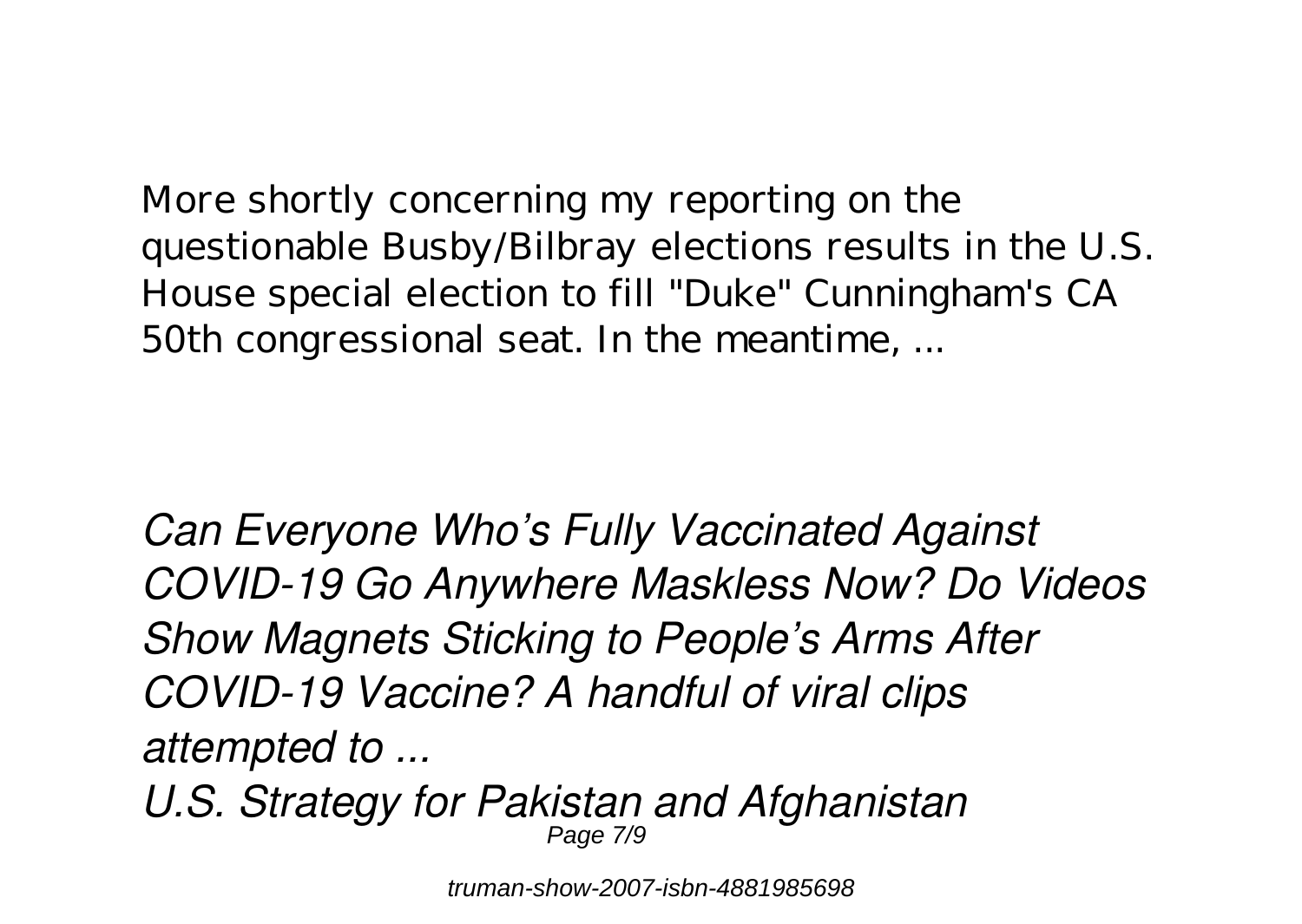*Truman Show 2007 Isbn 4881985698 But we are also aware of the costs of the present strategy. We cannot accept these costs unless the strategy begins to show signs of progress," says the Task Force. While the Task Force offers a ...*

Or an amusing article purporting to show that the value of phas been time dependent over the years? This and much more is in this collection of the 'best' from Mathematics

Page 8/9